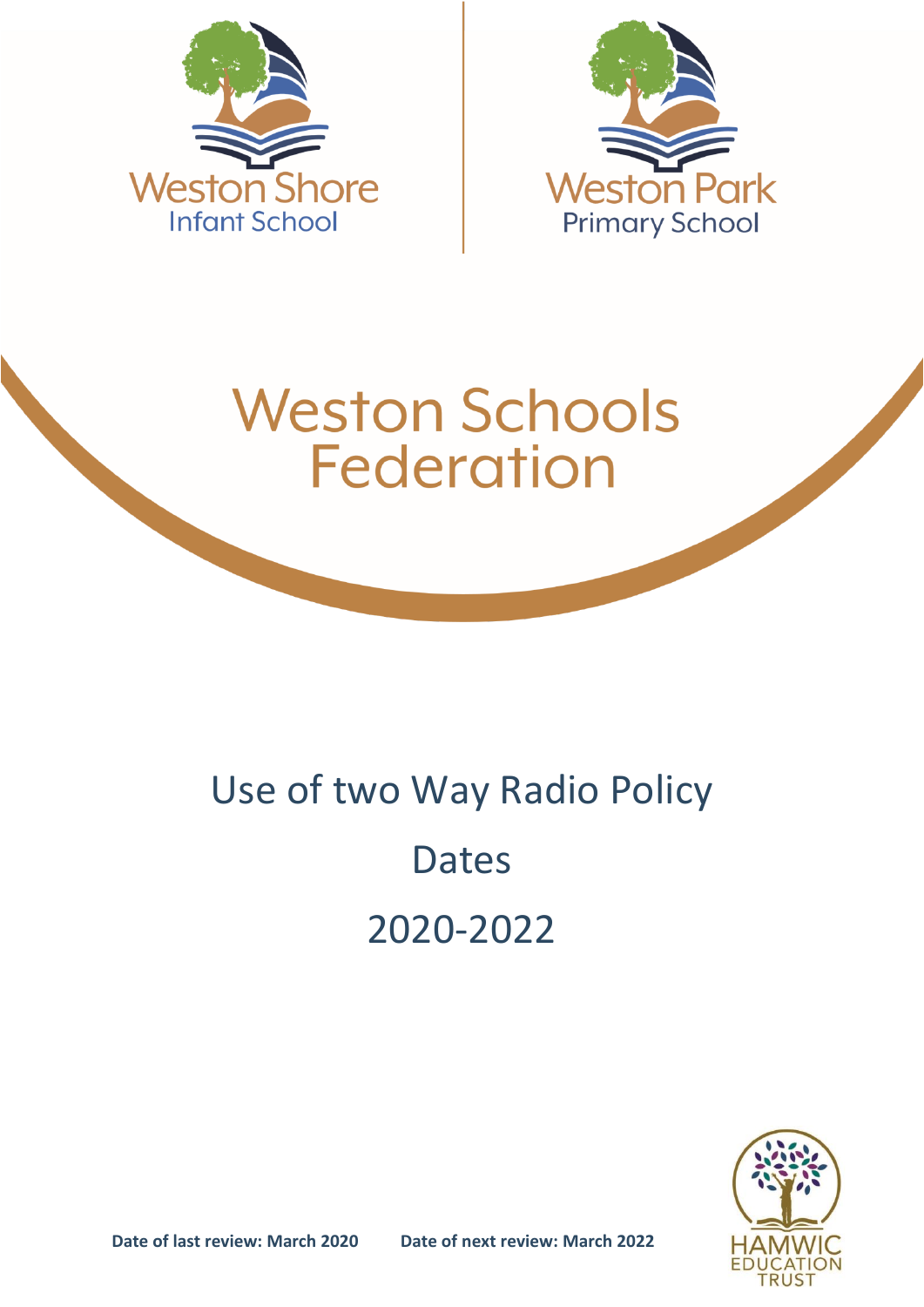## **Use of Two Way Radio Policy**

#### **Introduction**

Walkie-talkie units are used routinely throughout the school day as part of our schools' safeguarding measures.

How Walkie Talkies are used to communicate and the nature of the information being communicated is an important part of keeping children safe.

This guidance sets out what is expected regarding the use of Walkie Talkies supplied by the school.

### **Use**

Walkie Talkies are primarily used by staff within school to request assistance. This could be a situation where the Site Manager is required for maintenance work to be carried out. However, there are occasions when assistance may be required for a pupil / member of staff in relation to an incident, accident or medical condition, within the school, and it is important that the appropriate assistance is received as soon as possible.

#### **GDPR**

It is important to understand that when communicating information via a Walkie Talkie, we are communicating over a radio network. Therefore, others in the vicinity using the same network may also be able to hear your conversations. Therefore, it is important that appropriate controls are in place.

# **Risks/Consequences**

To minimise the risk of unauthorised access to any information that is communicated via Walkie Talkies, we recommend following the best practice recommendations below to prevent individuals without the correct authorisation intentionally or accidentally gaining access to personal information.

Any unauthorised access to information may result in a safeguarding issue or Data Protection breach.

#### **Best Practice**

Under no circumstances must any personal information be communicated which could enable an individual to be identified. All messages should be brief and to the point.

All staff are reminded that:

- NO CONVERSATION IS PRIVATE
- Only initials of staff and children are to be used. Full names are never to be used or any other 'personally identifiable information' such as addresses, phone numbers etc.
- When making a call the person should state where they are and in a medical emergency state that a first aider is required
- The units are for brief communication which may be backed up by telephone calls and face to face communication
- The units are only to be used for professional use within the school

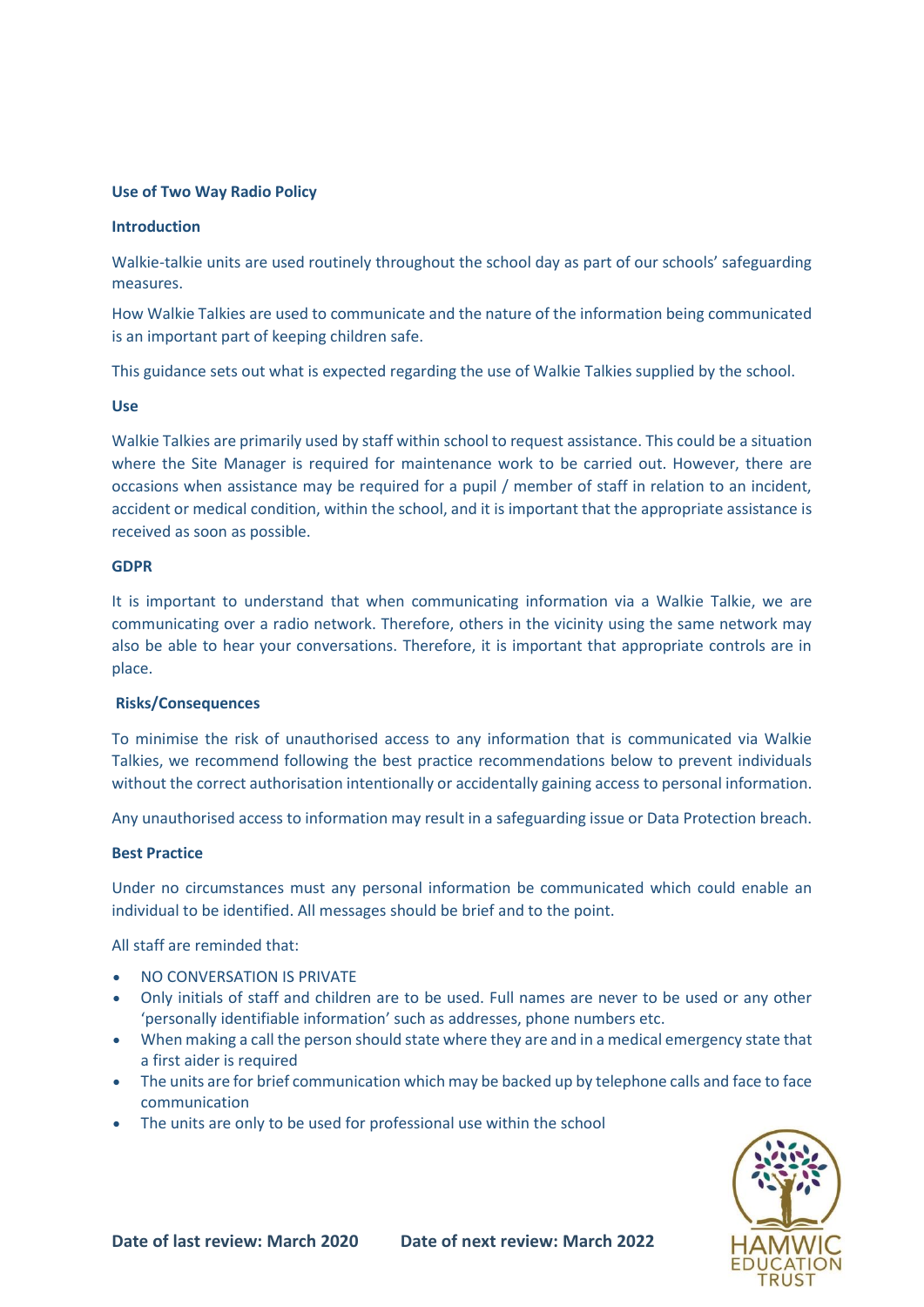- In conjunction with this policy, the school's Data Protection Policy should be read and understood by all staff. This is available on the school website or a copy is available from the school office.
- In the event of loss or theft the member of staff must inform the schools lead Data Protection Officer as soon as possible.